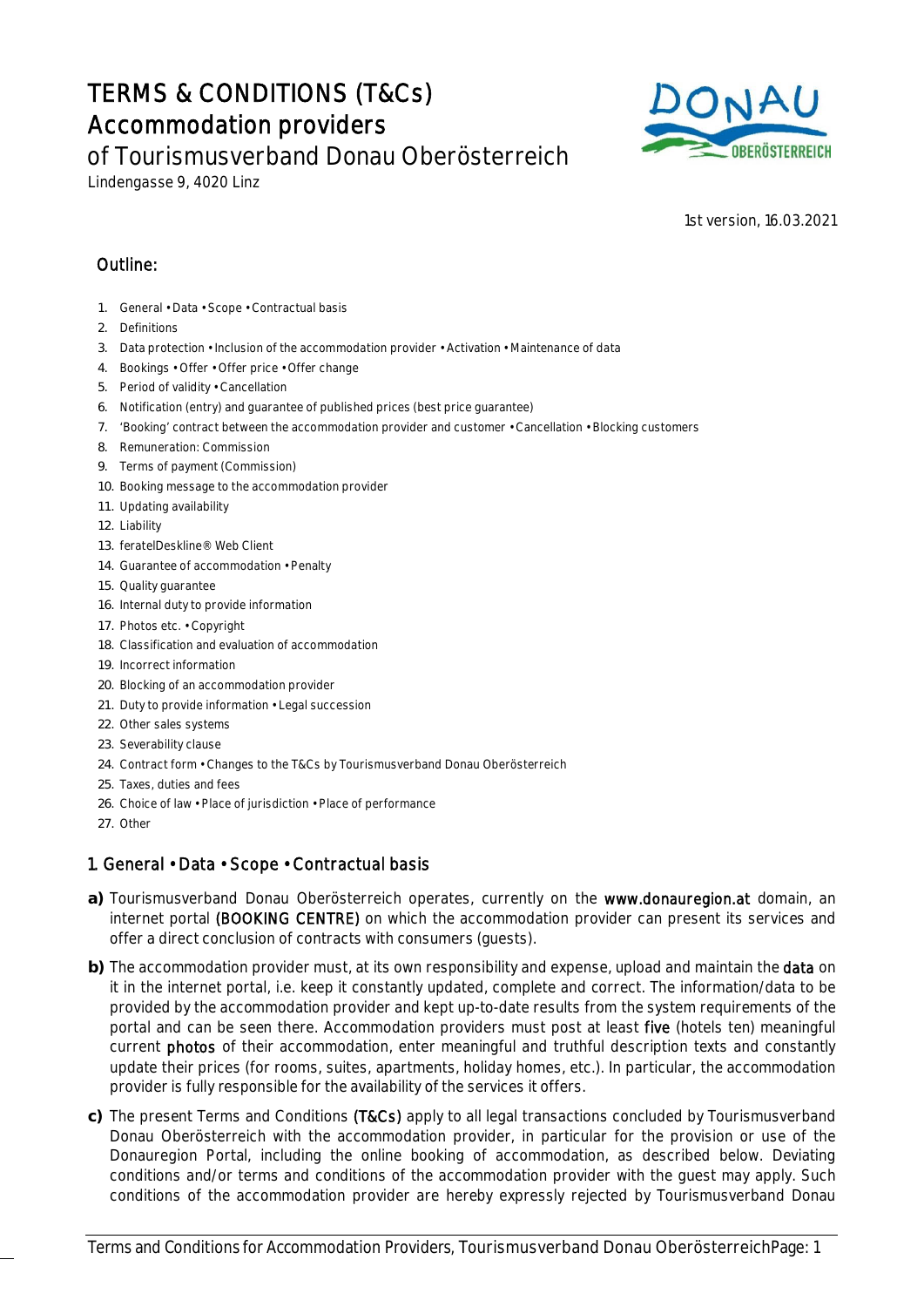Oberösterreich. This also applies if the tourism association does not object to deviating conditions in individual cases. Agreements that deviate from these T&Cs require written confirmation by Tourismusverband Donau Oberösterreich to be valid.

- **d)** For the booking (a binding direct conclusion of the contract between the accommodation provider and the guest), the cancellation conditions and payment conditions selected in the feratelDeskline® Web Client by the accommodation provider itself apply. Unless otherwise selected by the accommodation provider in the feratelDeskline® Web Client, the General Terms and Conditions for the Hotel Industry in Austria apply in their current version, which is available at http://www.hotelverband.at/down/AGBH\_061115.pdf.
- **e)** Tourismusverband Donau Oberösterreich is not a contractual partner of the accommodation provider and/or the guest (end customer) with regard to the booking and therefore has no direct or indirect obligations arising from this contractual relationship – see point 7.

#### 2. Definitions

- Accommodation provider means the accommodation provider named in a separately concluded contract (Cooperation Agreement). The accommodation provider also concludes the contract or these T&Cs as a company within the meaning of the Austrian Consumer Protection Act (KSchG), insofar as the KSchG focuses on consumer transactions - i.e. transactions between companies on the one hand and consumers on the other - the content of the contract or on these T&Cs shall therefore apply neither to the content of the contract nor to these T&Cs.
- The contract or agreement is, unless the context clearly indicates a different meaning, the cooperation agreement concluded separately between the accommodation provider and Tourismusverband Donau Oberösterreich in the form of a contract form on the use or use of the Donauregion portals by the accommodation provider. With regard to its regulatory content, the contract includes, in any case, the content of the separate contract form as well as the entire content of these T&Cs to which the contract form refers.
- System is the electronic and technical system required for the operation of the Donauregion Portal in the form of a booking system available to guests or consumers for entering data of the accommodation provider and for the forwarding of guest booking requests to then. The accommodation provider is familiar with the system, which is operated under feratelDeskline® Web Client, among others.
- Donauregion Portal, portal or website is, unless the context clearly indicates a different meaning, the website operated by the Tourismusverband Donau Oberösterreich on the current domain of www.donauregion.at.

Tourismusverband Donau Oberösterreich expressly reserves the right to change and/or supplement the domain as well as to operate the website under different domains. The accommodation provider hereby gives its consent to this and waives any claims resulting from this; the right of the accommodation provider to cancel the contract remains unaffected by this.

- Entry or entry of data is any provision or entry and transmission of data, information, images, etc. on the Donauregion Portal.
- Customer, Booking Customer or Guest is any consumer who books or intends to book accommodation of the accommodation provider on the Donauregion Portal.
- Accommodation means any room, suite, holiday apartment, holiday home, etc. offered to the consumer for a holiday or overnight stay.
- Offer is the offer of the accommodation provider to the customer to conclude a direct booking of an accommodation on the basis of the data provided by the accommodation provider on the Donauregion Portal. In this respect, the term offer also covers all data, information, etc. of the accommodation provider that they post on the Donauregion Portal.
- Booking, self-booking or direct booking means the agreement (exclusively) concluded between the accommodation provider and the consumer on the use of accommodation at the accommodation provider(s). A booking can also cover several customers or beneficiaries. See, in particular, points 4 and 7. A booking is completed when the customer makes use of the service on which the booking is based.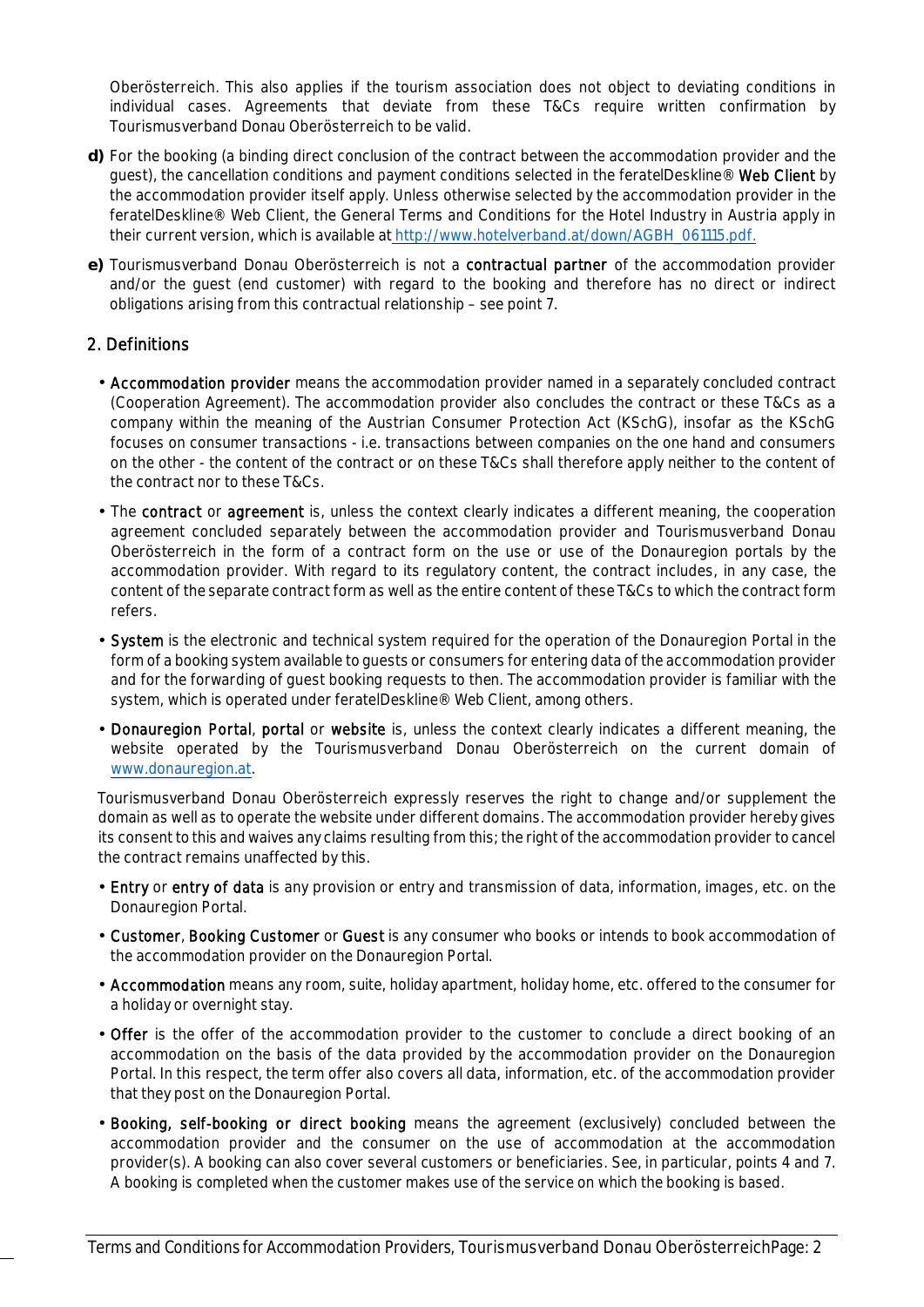- Availability: The periods in which the accommodation provider has closed its premises or its accommodation is not available for other reasons must be shown in the availability.
- No show is the complete failure of a consumer to use accommodation booked.
- Additional services are all services related to a booking that are offered by the accommodation provider for a fee (e.g. surcharges for higher categories, cot, spa etc).

## 3. Data protection • Inclusion of the accommodation provider • Activation • Maintenance/data maintenance

**a)** The accommodation provider grants its express consent that all personal data transferred in accordance with this agreement as well as all other data transferred in the course of the business relationship with Tourismusverband Donau Oberösterreich (company, name, company name, address, telephone number, fax number, e-mail address, domain, bank details, geo-coordinates, photos, descriptions, availability, prices, arrival/departure conditions, sales rules, equipment criteria, etc.) is stored, changed, transferred or otherwise processed and used by Tourismusverband Donau Oberösterreich. Such data is processed for the purpose of the accommodation management at the tourist office, for the purpose of passing on sales points selected by the accommodation provider, for the purpose of passing on sales or marketing platforms and other general business purposes, in particular in contact with customers (guests), e.g. for the processing of complaints or for the provision of information, including the marketing of the products and services of the accommodation provider.

The accommodation provider agrees that its data may be transferred for these purposes to external third parties, in particular those with whom Tourismusverband Donau Oberösterreich maintains a business relationship. In this way, the accommodation provider agrees, in particular, to the storage, utilisation, processing, transmission and use of its data on the Donauregion Portal. The accommodation provider acknowledges that they can revoke the above declarations of consent at any time in by writing a letter to Tourismusverband Donau Oberösterreich, Lindengasse 9, 4040 Linz, or by email to info@donauregion.at.

Changes to the data may only be made by Tourismusverband Donau Oberösterreich with the written consent of the accommodation provider, unless it concerns the correction of obvious errors, abbreviations of the name of the accommodation provider necessary for technical or marketing purposes (that do not jeopardize the individuality or recognisability of the accommodation provider) or other changes that are necessary for marketing purposes, (e.g. reduction of photo size etc.) and from which the accommodation provider does not suffer any disadvantage. Changes in the data concerning the address, accessibility and conditions of the accommodation provider (such as address, telephone number, fax number, e-mail address, domain, bank details, geo-coordinates, prices, descriptions, availability, arrival/departure conditions, sales rules, equipment criteria, etc.) must be agreed with the accommodation provider in advance.

- **b)** The accommodation provider named in the contract will be included in the Donauregion Portal (www.donauregion.at) by Tourismusverband Donau Oberösterreich, taking into account the applicable data protection regulations with the prices and accommodation information communicated by the accommodation provider. The accommodation provider must ensure, at its own responsibility and expense, that it has an IT system compatible with the Donauregion Portal or system; it must inform itself in advance about the corresponding necessary conditions and ensure their timely implementation in its company. The current requirements can be found in the WebClient login mask under browser information.
- **c)** Tourismusverband Donau Oberösterreich reserves the right to abbreviate the name (designation) of the accommodation provider for technical or other reasons; it will do so as far as possible in such a way that the accommodation provider remains clearly recognisable. In accordance with the contract and these T&Cs, the accommodation provider is given the opportunity to be present on Donauregion Portal with its accommodation company by making a concrete offer of available accommodation.
- **d)** The activation of the accommodation provider for customer bookings on the Donauregion Portal takes place only after the entry of all binding data by the accommodation provider. The entry, in particular, of the prices and all other binding data as well as their ongoing maintenance (updating) is carried out exclusively by the accommodation provider. In particular, Tourismusverband Donau Oberösterreich reserves the right to postpone or cancel the activation, if and as long as the accommodation provider does not provide all the necessary data, in particular with at least five (at least 10 for hotels) high-quality, current and meaningful photos (for details on copyright, etc. see point 17) of the accommodation loaded into the system, i.e. not yet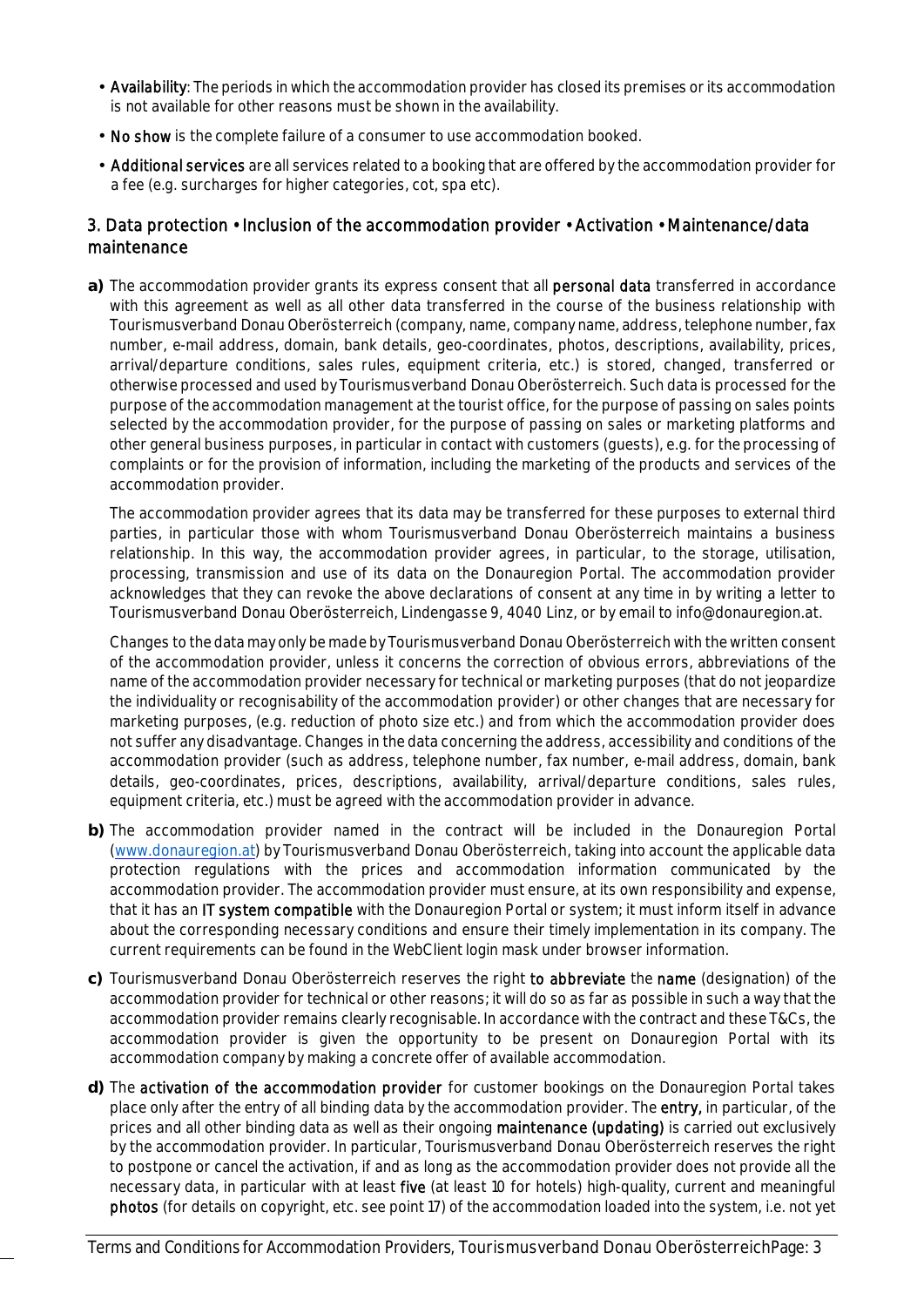sufficient information about the accommodation has been entered via the feratelDeskline® Web Client. All information can also be entered in English (or other approved foreign languages). Tourismusverband Donau Oberösterreich is entitled to shorten the information provided by the accommodation provider, if necessary, to translate it into other languages or adapt it to the standards of the Danube region.

**e)** Tourismusverband Donau Oberösterreich reserves the right to discontinue the Donauregion Portal at any time in accordance with the other provisions of the contract or these T&Cs (see point 5.); the accommodation provider cannot derive any rights or claims of any kind from this. In particular, the accommodation provider has no entitlement to the permanent operation or availability of the Donauregion Portal or to the restoration of the operation of this portal. If necessary, Tourismusverband Donau Oberösterreich will announce the discontinuation of the Donauregion Portal immediately and in good time. A planned discontinuation of the Donauregion Portal must in any case be notified to the accommodation provider in writing at least two months in advance. – See also point 12.f).

## 4. Bookings • Offer • Offer Price • Offer change

- **a)** Bookings are made as online bookings in accordance with the contract or these T&Cs, either (when not direct customer bookings on the Donauregion Portal) via the Tourist Office (Linz, Lindengasse 9) or online round-the-clock via the internet (www.donauregion.at).
- **b)** The offer price stated by the accommodation provider for the respective accommodation they offer must apply for the entire duration of stay, to all rooms or persons and all services offered in connection with the accommodation. The offer price must therefore be a flat rate. In particular, all taxes, duties (except local tourist tax) and other mandatory costs for the booking customer must be included in the price. The statutory local tourist tax is automatically added to the final price by the system in the feratelDeskline® Web Client. see also point 19.c.).
- **c)** Any data or typographical errors are made at the expense of the accommodation provider. In this respect, the accommodation provider expressly waives the right to contest the contract concluded with the booking customer, in particular due to error.
- **d)** Regardless of this, the accommodation provider can change its offer (data in the Donauregion Portal) at any time. In particular, the accommodation provider is free at any time to announce new price notifications as a basis for all future bookings and changes to the accommodation equipment or to enter them into the system. Such changes are effective immediately (i.e. once data is entered). A subsequent change of already completed bookings is only possible in accordance with Austria's General Terms and Conditions for the Hotel Industry in the relevant version for the booking, the conditions listed in the feratelDeskline® Web Client in the corresponding sections or within the scope of the legal possibilities (e.g. contestation of error) (see, however, point 19.c); the accommodation provider must take into account the interests of the customer and therefore the interests of the functionality of the Donauregion Portal in the best possible way. The offer of the accommodation provider is deemed to have been submitted as soon as it has been posted on the Donauregion Portal for the first time or announced to the Donauregion Tourist Office. – See also point 6.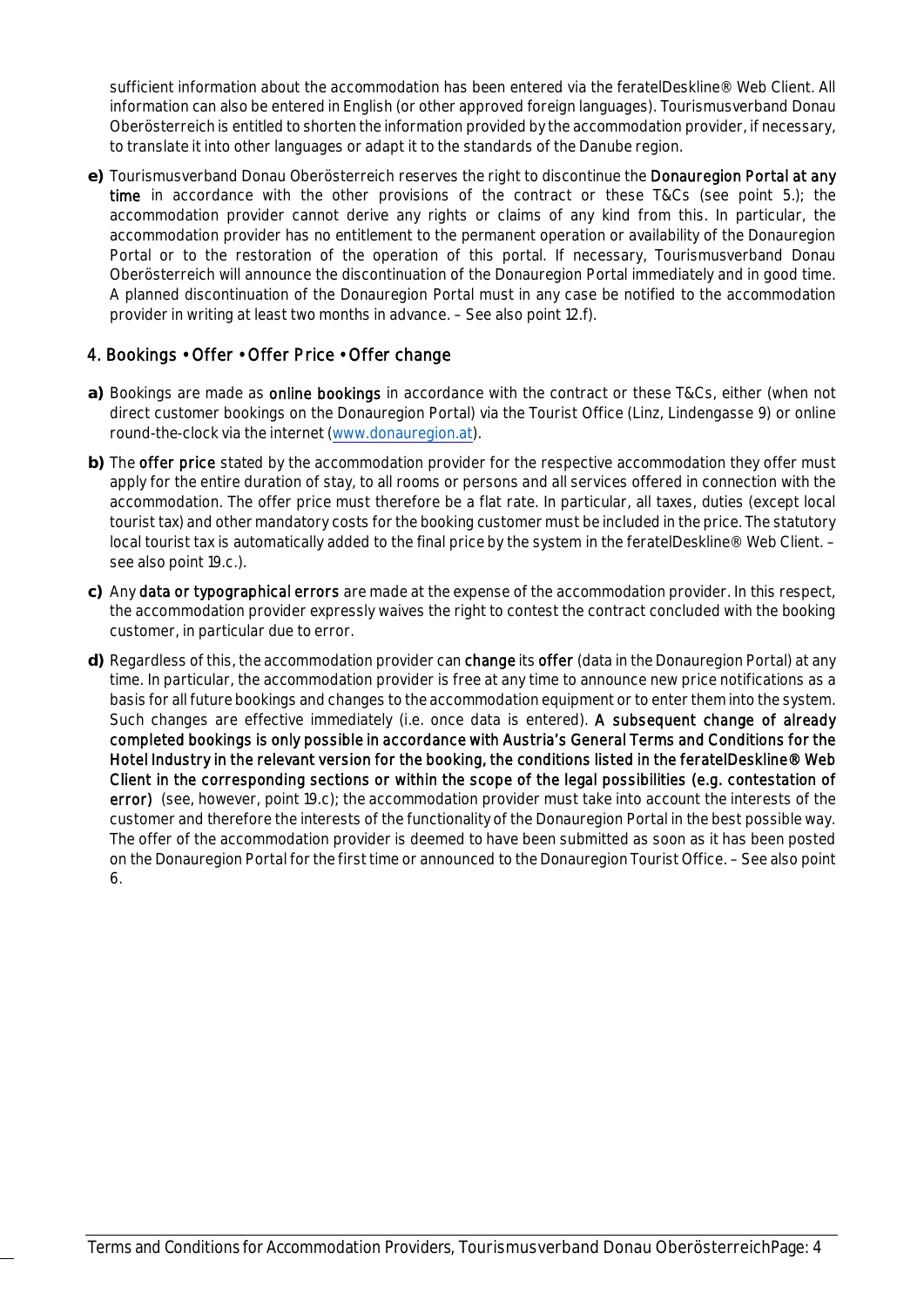## 5. Period of validity • Cancellation

- **a)** The contract is concluded for an indefinite period.
- **b)** The contract, unless expressly agreed otherwise, may be terminated in writing by both parties without a particular reason with a notice period of 60 days to the last day of any month (ordinary termination). In the event of a deviating agreement, the burden of proof shall be borne by the party relying on it. The notice of termination must be sent in time. The timeliness of the termination as well as its receipt must be proven by the terminating party.
- **c)** Each party has the right to terminate the contract at any time with immediate effect without notice in the event of a valid reason (extraordinary termination). A valid reason for Tourismusverband Donau Oberösterreich to terminate the contract with immediate effect relates to a significant deterioration in the quality of accommodation of the accommodation provider. A valid reason for both parties is any serious breach of an essential contractual provision; the facts referred to in point 20 shall in any case also be regarded as a valid reason as such.
- **d)** In the event of any termination, the accommodation provider is obliged to process all bookings already made or still to be processed via the Donauregion Portal in accordance with the agreed conditions (in the event of ordinary termination, this applies in particular to the period of notice). Current commission claims of the Tourismusverband Donau Oberösterreich with regard to these bookings remain unaffected by the termination.

## 6. Notification (entry) and guarantee of published prices (best price guarantee)

Tourismusverband Donau Oberösterreich operates, currently under the domain of www.donauregion.at, an internet portal from feratelDeskline® (BOOKING CENTRE), on which the accommodation provider can present its services and offer them for the direct conclusion of a contract with consumers (guests).

The accommodation provider guarantees that the prices set are final prices and that all information provided by the accommodation on taxes and fees in the feratelDeskline® Web Client is complete and correct. Misleading, incorrect or illegal information provided by the accommodation regarding prices, taxes or fees may give rise to claims of any kind, in particular claims for damages.

Under no circumstances may the booking customer be charged a higher price than the confirmed price on site. In the event of legal violations, the accommodation provider shall be liable, indemnify and hold harmless all parties involved, in particular the customer and Tourismusverband Donau Oberösterreich. Tourismusverband Donau Oberösterreich expressly points out that any damages and other expenses and disadvantages of any kind incurred by the Tourism Association as a result of non-compliance with the obligation to indicate the correct price will in any case be charged to the respective accommodation provider and Tourismusverband Donau Oberösterreich reserves the right to take further steps, above all in the form of termination without notice.

Only if the accommodation provider registers to take part in the Donauregion BestPrice Guarantee offered in the cooperation agreement will the prices stated by the accommodation provider in the feratelDeskline® Web Client automatically be displayed in the Donauregion Portal with the note of 'Best Price Guarantee', which demonstrably has a positive effect on booking decisions. If a guest finds a cheaper offer on another booking portal and can prove this, in accordance with terms and conditions of the Donauregion BestPrice Guarantee, the accommodation provider undertakes to refund the difference to the guest directly on their arrival.

#### Donauregion Best Price Guarantee terms and conditions:

With the Donauregion Best Price Guarantee, we want to offer our guests the latest and best prices every day and therefore assure them that they cannot book accommodation cheaper on any other platform. If the guest should nevertheless find a cheaper offer on the same day on another online booking portal, the accommodation provider will refund the difference upon arrival if the following conditions are met.

- The quest has an existing booking with the accommodation provider.
- It is really the same offer (product): the competing offer concerns the same period, can be booked online, concerns the same accommodation provider, it is the same room category, has the same arrival and departure days, while the prices must be able to be confirmed on request by the third-party provider.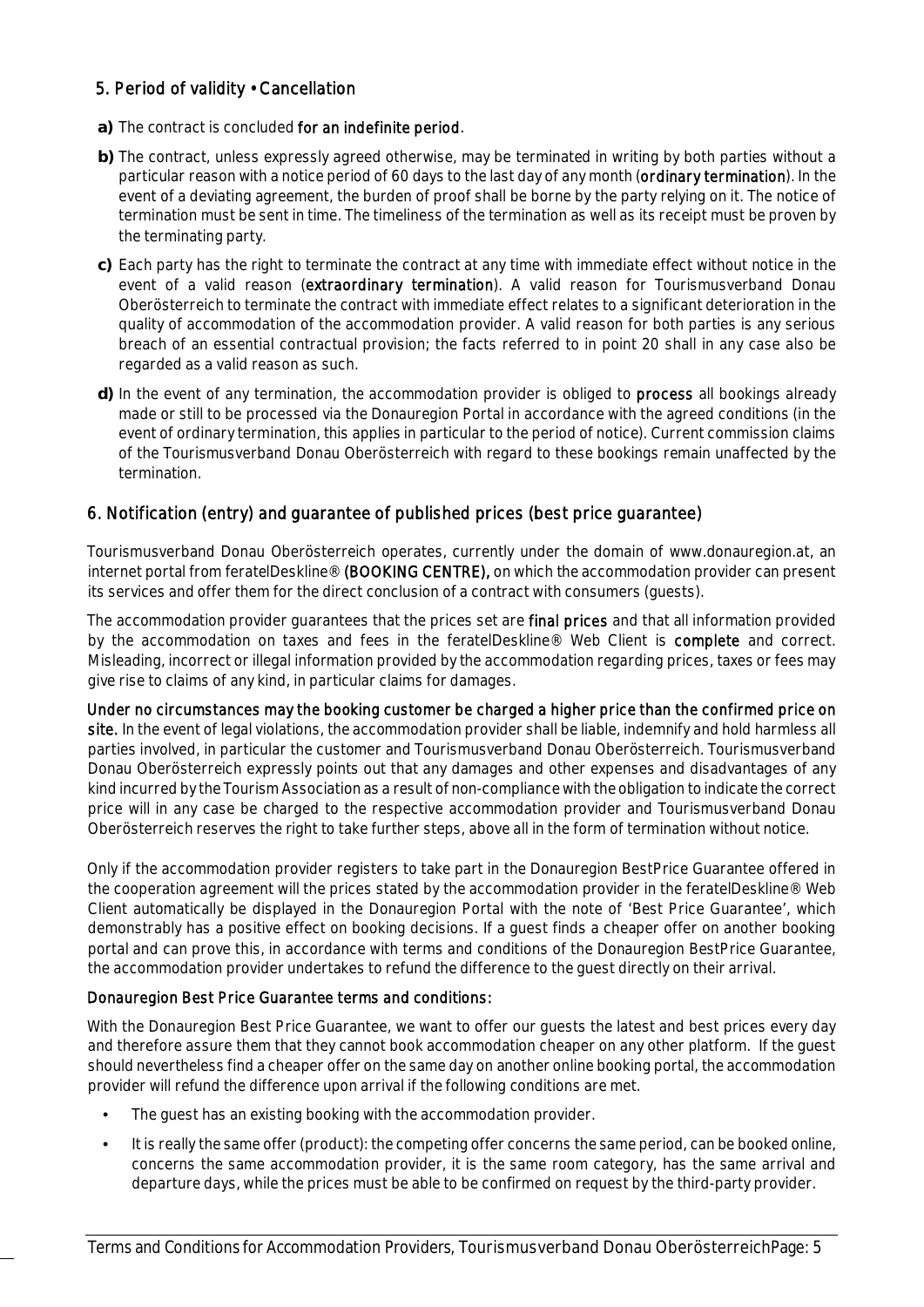The quest must provide the accommodation provider with proof of the cheaper offer within 24 hours of booking. The following information is required by e-mail: reservation or booking number, screenshot of the website with the listing of the cheaper offer on which everything must be clearly visible (location, detailed price listing, room type, occupancy type, date of stay, services included in the price, date and time of comparison, the URL of the website (for example www.booking.com)

#### The following tariffs are excluded from the Donauregion Best Price Guarantee:

- Bookings made via non-transparent booking channels (such as priceline, where the name of the accommodation provider is only announced after booking)
- Bookings made via auction websites (e.g. ebay, animod)
- Package deals that include other services such as (airport) transfers, massages, etc.
- Special prices for hotel accommodation in the form of promotions, bonus or loyalty offers, group prices, conference prices, prices for members of associations or organisations, media prices, employee offers or similar special offers
- Unpublished prices for hotel accommodation
- Price differences resulting from exchange rates, VAT, etc.
- Fake proof of cheaper offers

## 7. Booking: Contract between the accommodation provider and customer • Cancellation • Blocking customers

- **a)** The contract for the booking and the respective services of the accommodation provider in connection with it is concluded exclusively between the customer and the accommodation provider. In any case, Tourismusverband Donau Oberösterreich does not act in its own name and is only a courier of declarations of intent by the customer and the accommodation provider in regard to the direct conclusion (direct booking) of an accommodation contract between the accommodation provider and the customer. It is the responsibility of the accommodation provider to assert all claims arising from the accommodation contract for the respective services directly against the customer, who must pay themselves. Tourismusverband Donau Oberösterreich takes no liability whatsoever in this way for the customer and their willingness to pay, payment options, liquidity, etc. Tourismusverband Donau Oberösterreich does not issue vouchers for these direct bookings, the booking confirmation that the customer receives when booking via the system does not constitute such a voucher. Should the accommodation provider demand an advance payment from the customer, they are responsible for collecting advance payments themselves.
- **b)** Should a travel event contract be concluded between the customer and the accommodation provider in accordance with §§ 31 b ff. KSchG due to the activities of Tourismusverband Donau Oberösterreich (in a package sale), it is the sole responsibility of the **accommodation provider** to ensure the fulfilment of the additional obligations arising from this. Tourismusverband Donau Oberösterreich assumes no liability of any kind for this. The accommodation provider indemnifies Tourismusvervand Donau Oberösterreich from all claims of third parties due to any breaches of duty.
- **c)** In order to prevent the abuse of the free booking system in the Donau Booking portal and not to unnecessarily burden the accommodation providers with fake bookings, Donau Oberösterreich reserves the right to cancel a booking in individual cases if Donau Oberösterreich is unable to contact the consumer/guest via the contact details provided. In these cases, there is no entitlement to the provision of the booked (travel) service (in particular accommodation). The same applies if bookings have been made frequently in the past under the e-mail address provided by the consumer/guest and the consumer/guest has not used the (travel) service or if a query on behalf of Donauregion about this has not been answered.
- **d)** Every customer can be suspended from using the Donauregion Portal for a valid reason (blocking of the customer/customer access); the accommodation provider has no entitlement for the Donauregion Portal being available for a specific customer to use.

#### 8. Remuneration: Commission

**a)** The system provider (Feratel) charges Tourismusverband Donau Oberösterreich a system fee of 2% for each booking made in addition to an annual care and license fee. Tourismusverband Donau Oberösterreich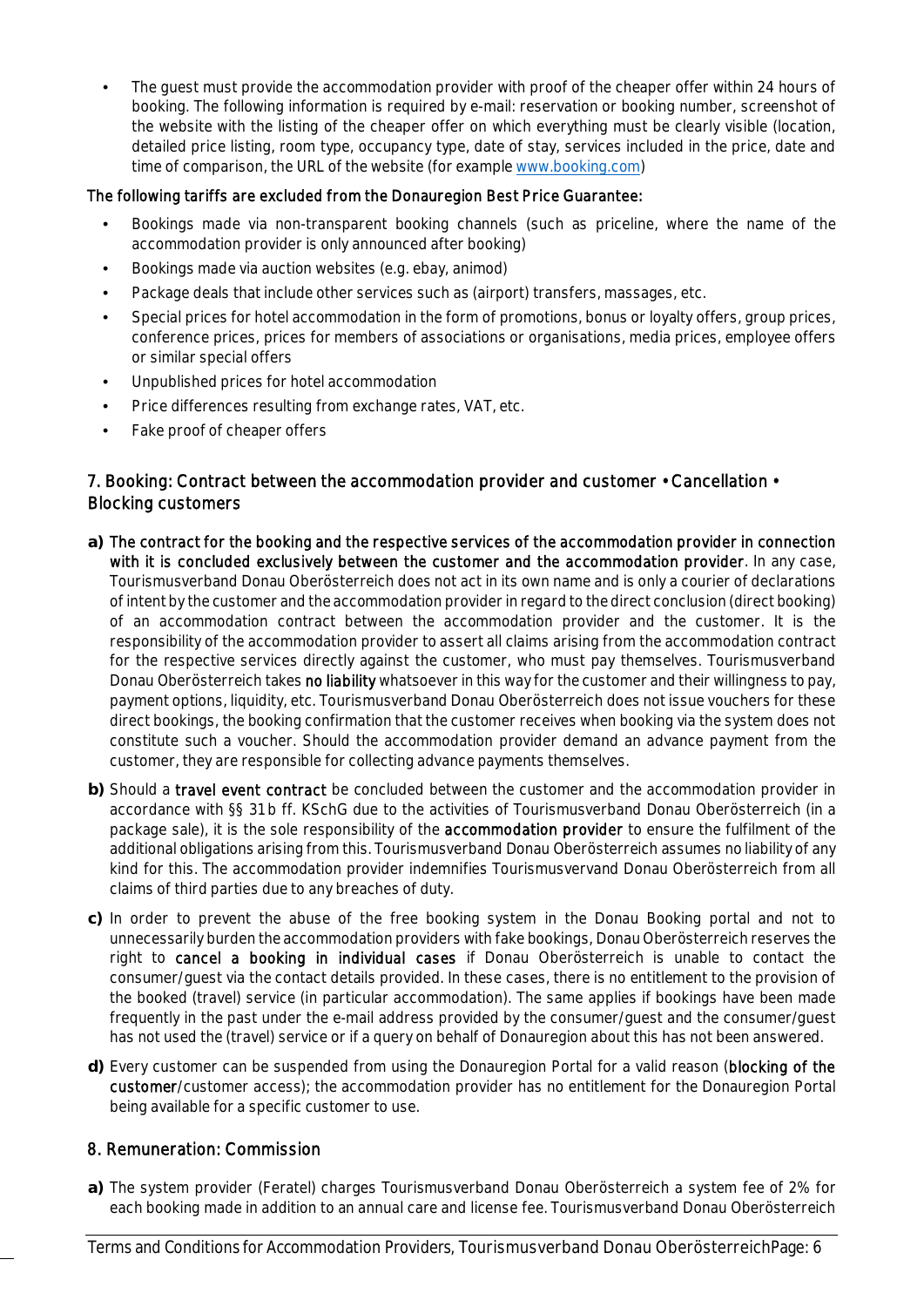charges only the accommodation provider the 2% booking system fee without further surcharges as a commission. For each booking made directly by the customer, the accommodation provider pays Tourismusverband Donau Oberösterreich a commission amounting to 2% (two percent) of the basis of calculation plus the statutory amount of VAT on accommodation, bed and breakfast, half-board, full-board and all-inclusive prices as well as on all additional services booked via the system (see definition in point 2).

The basis for calculating the commission is the final price to be paid by the customer including all taxes and fees, but excluding local tourist tax. In the case of bookings of a flat-rate package (package tool) or package offers in which additional services (see definition in point 2) are integrated into the offer by the accommodation provider, the additional services are also included in the basis of assessment for the commission. The commission claim also exists for issued no-show invoices (e.g. in the event of cancellation). The commission claim arises regardless of whether and when the guest pays for the overnight stay. Any discounts of the accommodation provider offered to the guest, e.g. following a complaint or similar, do not reduce the commission.

**b)** The accommodation provider is obliged to immediately and demonstrably bring any circumstances that have or may have an impact on the commission to the attention of Tourismusverband Donau Oberösterreich. This includes, in particular, shortening or extending the length of the customer's stay, expanding the number of guests of the booking or a no-show. – See point 9.d.

## 9. Terms of payment (commission)

- **a)** The commission is always subject to statutory VAT.
- **b)** Payment of the commission is made by discharging debt exclusively to Tourismusverband Donau Oberösterreich. Payments to third parties do not have a debt-discharging effect, unless the tourism association has assigned debts.
- **c)** Settlement of commission takes place monthly, unless another arrangement has been expressly agreed. The commission statement is based on bookings that have departure dates in the previous month. The claim for commission from the tourism association therefore arises at the latest from the departure date of the guest booked in the Donauregion Portal (which possibly could also be subsequently changed in the system).
- **d)** If a guest extends or shortens the duration of their booking, the commission shall in any case be calculated by Tourismusverband Donau Oberösterreich on the basis of the amount of the fees **actually** payable by the guest.
- **e)** Invoices of Tourismusverband Donau Oberösterreich for commissions are due for payment within 14 days of receipt of the invoice. Payment is deemed to be on time if it is received by the tourist board within this period. Any objections to the invoice must be demonstrably provided to the Donau Oberösterreich Tourist Office within 9 days of receipt of the invoice, otherwise the invoice amount shall be deemed irrevocably accepted and the invoice amount shown shall become due for payment.
- **f)** For any arrears in payment, default interest at the statutory rate shall be agreed. In addition, subject to further claims, EUR 20.00 per reminder will be incurred as a lump-sum compensation for damages and expenses.
- **g)** The accommodation provider grants Tourismusverband Donau Oberösterreich the authorisation to collect commission as well as any incidental costs incurred by **direct debit** from a bank account to be indicated by the accommodation provider at the time of the respective due date. Upon request, the accommodation provider must send the tourist association a separate direct debit authorisation.

## 10. Booking notification to the accommodation provider

- **a)** All bookings/changes/cancellations made via the system will be automatically communicated to the accommodation provider by email or fax. It is also possible for the accommodation provider to receive a booking message by SMS. For this purpose, the accommodation provider must make the appropriate settings in the feratelDeskline® Web Client.
- **b)** The accommodation provider guarantees its availability in this regard at all times. Delays and/or the omission of notifications in the aforementioned sense due to unavailability of the accommodation provider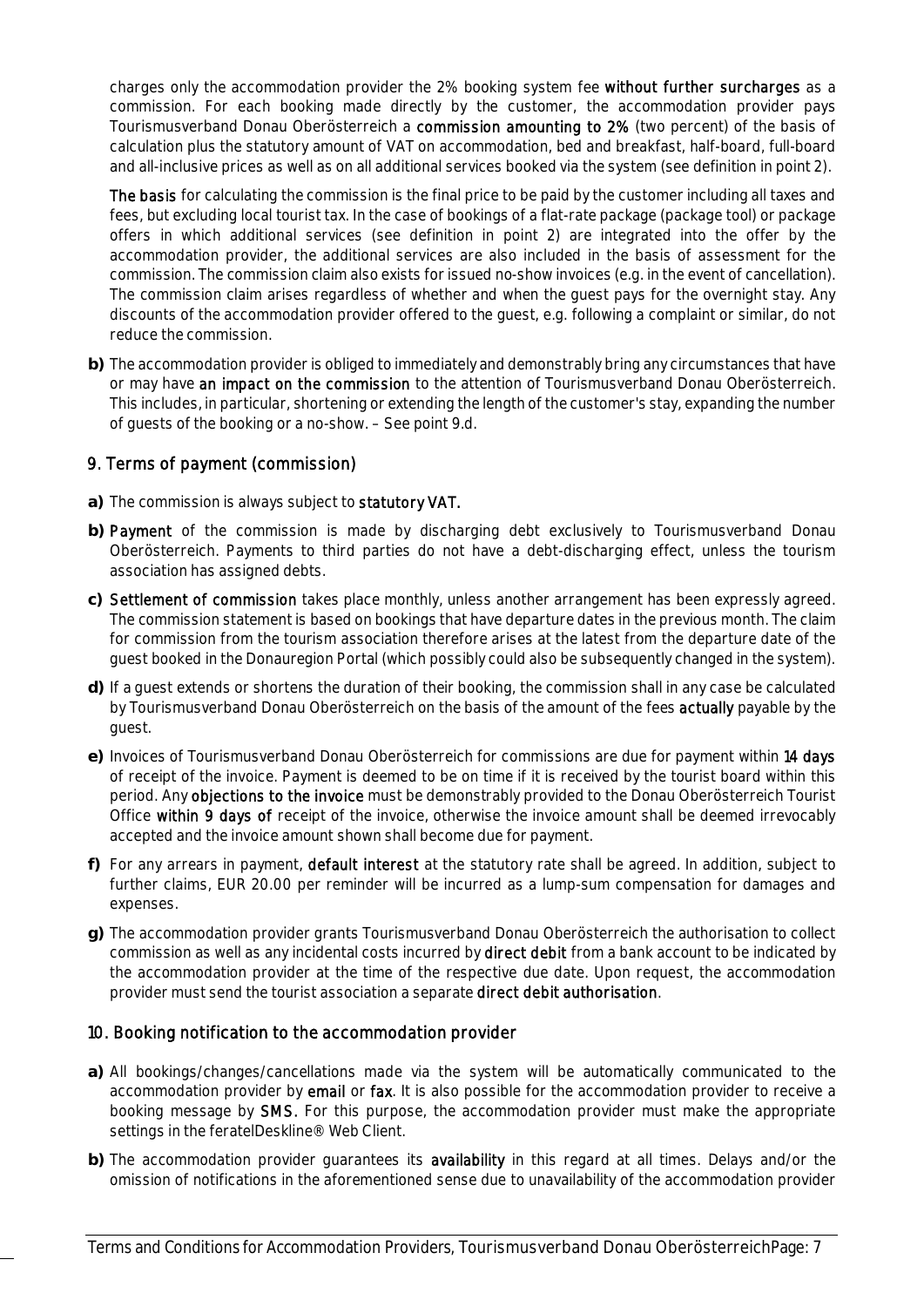and/or technical defects outside the sphere of influence of Tourismusverband Donau Oberösterreich as well as due to force majeure shall be borne exclusively by the accommodation provider.

**c)** Proof of sending the e-mail, fax or SMS shall be deemed to constitute proof of receipt of the booking by the accommodation provider, unless the accommodation provider proves a lack of receipt.

## 11. Updating availability

In the interest of the booking security guaranteed to every guest, the accommodation provider is obliged to maintain its availability and therefore to constantly update this. It is also responsible for entering this data in the feratelDeskline® Web Client. The accommodation provider bears the burden of proof for entering or maintaining the blocked dates. Each change to blocked dates overwrites or deletes the blocked dates already existing in the feratelDeskline® Web Client.

#### 12. Liability

- **a)** Tourismusverband Donau Oberösterreich assumes no liability for the completeness, correctness and accuracy of the data provided by the accommodation provider and subsequently published by Tourismusverband Donau Oberösterreich. Claims for defects in content are excluded. The accommodation provider is obliged to supply all information within the scope of this agreement or on the Donauregion Portal truthfully. The accommodation provider is liable both to Tourismusverband Donau Oberösterreich and to affected third parties for all damages for which they are responsible that result from the provision of incorrect or falsified texts and data.
- **b)** The accommodation provider is aware that the system of the Tourismusverband Donau Oberösterreich is based on electronic processes that are flawed or may be flawed despite careful security precautions. Errors and defects in electronic and technical systems such as the Donauregion Portal cannot be ruled out. Interruptions to business operations are possible, among other things, due to necessary maintenance and repairs as well as due to technical or other problems that are not within the sphere of influence of the tourism association (force majeure, fault of third parties, etc.). Accordingly, Tourismusverband Donau Oberösterreich cannot accept any liability for damages resulting from temporary unavailability or limited availability. The constant – in particular completely error-free – availability and accessibility of the system for the accommodation provider and for (current or potential) customers is therefore an ideal that is aimed for and Tourismusverband Donau Oberösterreich will try to achieve this with due care, but it is not from the outset a part of the contractual obligations of the tourism association. The accommodation provider therefore accepts from the outset common errors, as they usually occur in electronic and technical systems or IT systems, as well as the non-permanent availability and accessibility of the system as contractually compliant.
- **c)** In principle, Tourismusverband Donau Oberösterreich is only liable for its own breaches of care in the event of intent and gross negligence, in particular with regard to the error-free availability and accessibility of the system for the accommodation provider and for the customer. Should the unavailability of the system be based on cases of force majeure, the parties agree that neither party shall be liable for the resulting consequences, but shall be regarded as an uncontrollable coincidence to be borne by the party in whose territory it occurs. Any adverse effect on the system resulting from the sphere of Feratel (e.g. power failure etc.) shall be deemed to be a case of force majeure in this sense.
- **d)** In all cases of liability of the Tourismusverband Donau Oberösterreich, the accommodation provider must prove the liability-inducing fault. The applicability of § 1298 sentence 2 of the ABGB (reversal of the burden of proof) is expressly excluded.
- **e)** The accommodation provider remains responsible for the functionality of its own systems.
- **f)** Tourismusverband Donau Oberösterreich has the right to improve, modify, change, make unavailable, test, maintain and repair its system (the Donauregion Portal) at any time without assuming any liability or obligation towards the accommodation provider. Tourismusverband Donau Oberösterreich endeavours to give the accommodation provider a sufficient warning time with regard to planned interruptions and changes to the system, insofar as this is practicable, expedient and reasonable under the respective circumstances of the individual case. Tourismusverband Donau Oberösterreich also strives to keep interruptions in services as limited as possible. - See also point 3.e).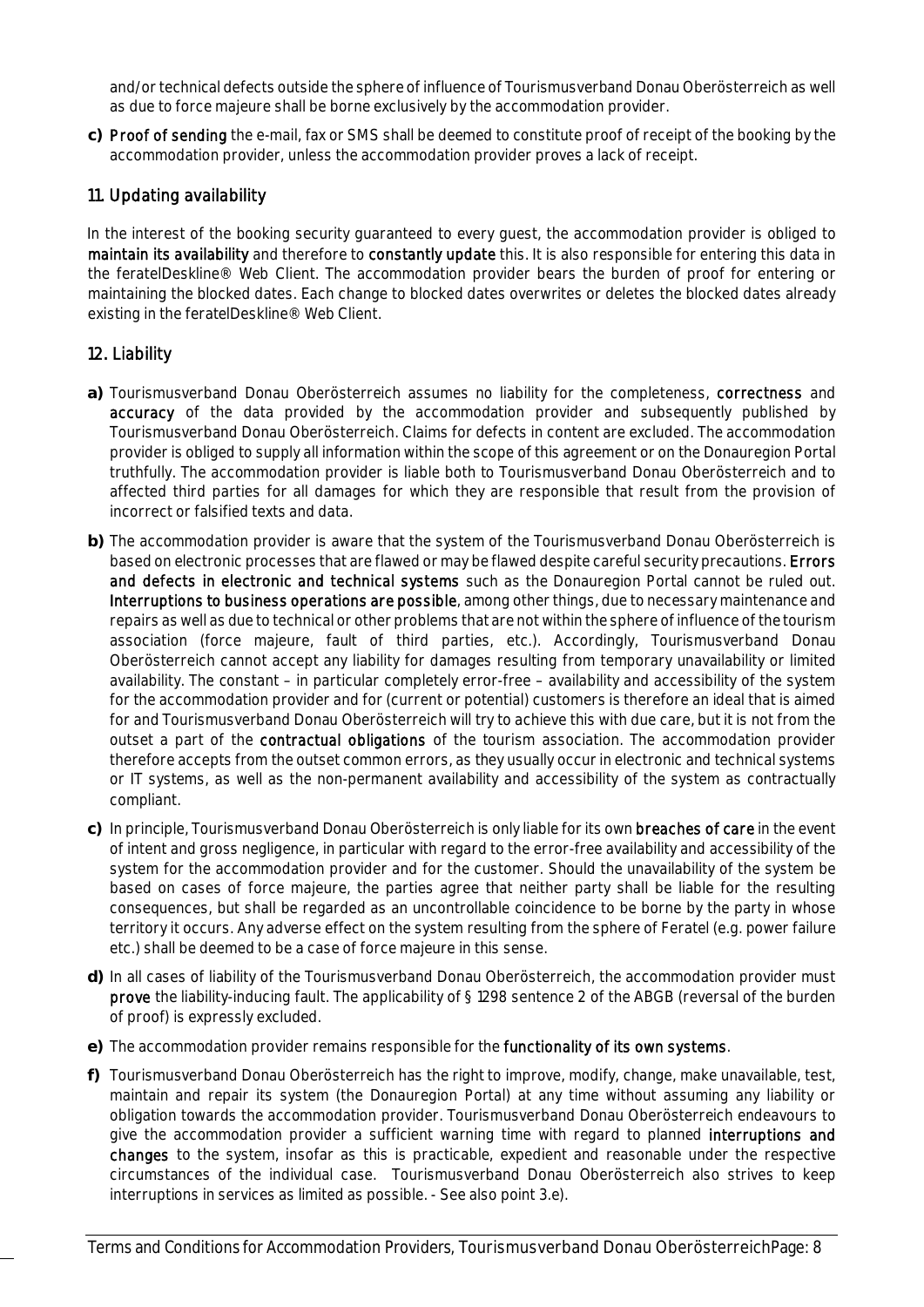- **g)** Tourismusverband Donau Oberösterreich is responsible for compliance with the legal regulations in connection with the Donauregion Portal (e.g. KSchG| distance selling, e-commerce law, etc.). The accommodation provider shall ensure, be liable for and indemnify and hold the tourist board completely harmless to the extent that Tourismusverband Donau Oberösterreich provides all information required for compliance with the statutory provisions, in particular the information obligations under the KSchG (distance selling) and the E-Commerce Act, in a correct and complete manner at all times. Tourismusverband Donau Oberösterreich will define and/or request the necessary data for this.
- **h)** The remaining provisions of these T&Cs remain unaffected by the aforementioned provisions.

## 13. feratelDeskline® Web Client

- **a)** Changes to availability and room prices made by the accommodation provider via the feratelDeskline® WebClient on the internet take effect immediately. If an online blocking of dates is not possible for technical reasons, the accommodation provider remains obliged in any case to inform Tourismusverband Donau Oberösterreich immediately and demonstrably of their blocked dates in another way.
- **b)** The transfer of data into the system via third-party systems is not authorised by Feratel or Tourismusverband Donau Oberösterreich and is done at the sole risk of the accommodation provider.
- **c)** Tourismusverband Donau Oberösterreich is entitled to change the products and the system (including technology) at any time. There are no rights arising from such a change for the accommodation provider – with the exception of the right to ordinary cancellation.

## 14. Guarantee of accommodation • Penalty

- **a)** The accommodation provider undertakes to always accept the booking of a customer made via the system, also the customer. The guest is guaranteed accommodation under the agreed conditions and with the equipment features specified in the contract. This obligation also exists, above all, if the accommodation provider has failed to block the times booked in the feratelDeskline® Web Client (leading to a double booking). This guarantee (accommodation under the agreed conditions and with the equipment features specified in the contract) is also given by the accommodation provider to the Donau Oberösterreich Tourist Office.
- **b)** Rebookings to other accommodation or transfers to lower quality accommodation are not permitted. Should a rebooking nevertheless be made contrary to the contract, Tourismusverband Donau Oberösterreich must be informed immediately. In addition, the accommodation provider is obliged to submit a written declaration for forwarding to the customer, which makes it clear that the tourist association is not responsible for improper accommodation by the accommodation provider. Additional costs arising from complaints about accommodation quality or at prices not contractually or not currently agreed or due to rebooking/overbooking are to be reimbursed to the customer directly by the accommodation provider. The handling of the complaint is the sole responsibility of the proprietor. The right to the commission remains unaffected in all cases.
- **c)** In the event that booked accommodation is not available to the customer, the accommodation provider undertakes to pay a minimum contractual penalty (penalty) to Tourismusverband Donau Oberösterreich to the amount of EUR 100.00 per individual case, regardless of fault. The right to assert any further damages is reserved. The penalty is due for payment immediately after the invoice is issued. Any other claims of Tourismusverband Donau Oberösterreich remain unaffected by this penalty.

#### 15. Quality guarantee

For each booking, the basic configuration of a room, holiday apartment, suite or holiday home etc. in a typical category is deemed to have been agreed. The booking is in no way associated with any reduction in the quality of the accommodation booked through the system, in particular with regard to size, equipment, location or service. Customers will only be hosted in accommodation that has the categorised equipment specified in the contract.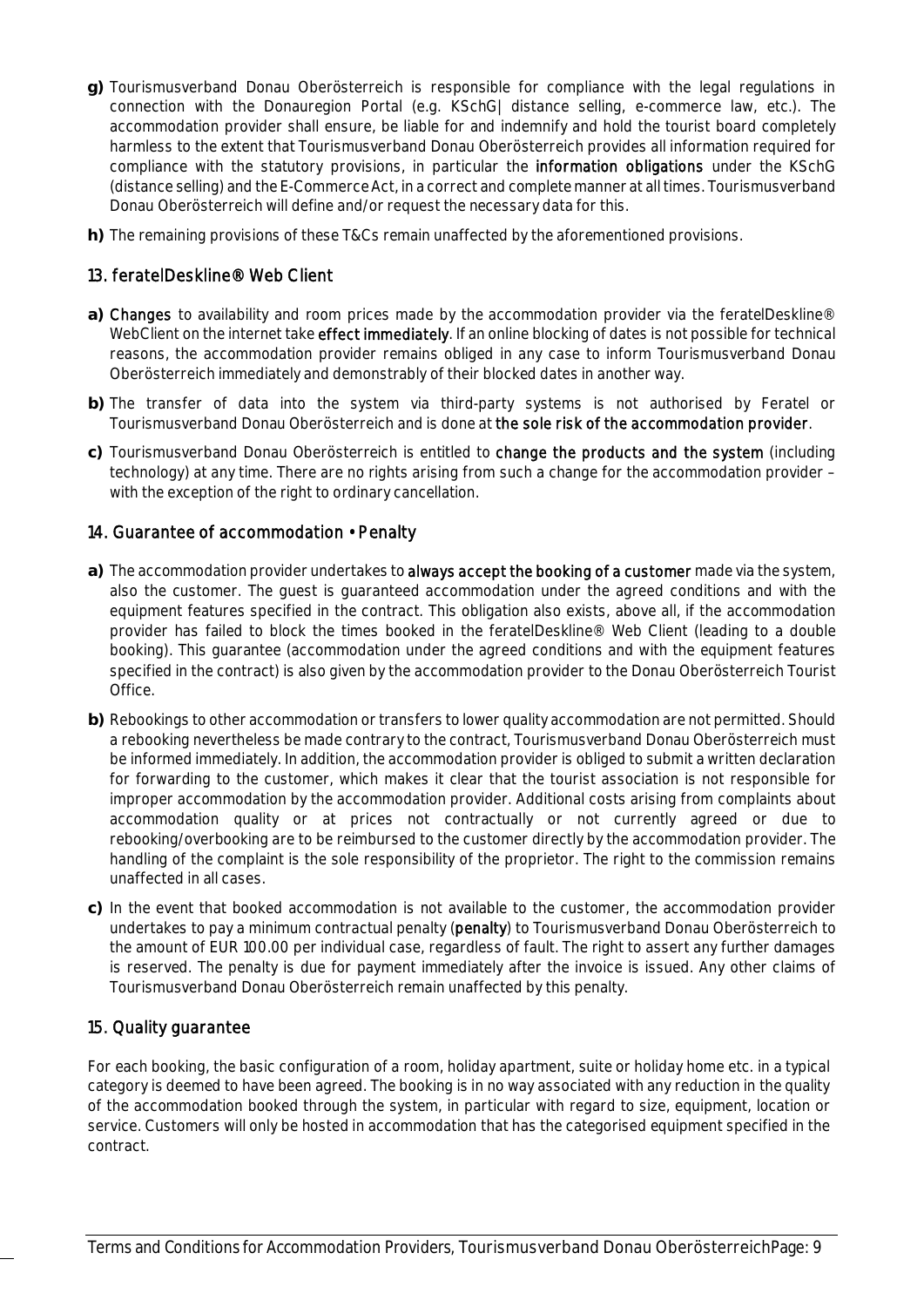## 16. Internal duty to provide information

The accommodation provider is obliged to inform all its own employees responsible for bookings about the existing co-operation as well as about the contractually or currently agreed prices. The latest messages in the feratelDeskline® Web Client must be checked regularly by the accommodation provider so that information that is no longer accurate on the Donauregion Portal can be corrected. – See point 18.

## 17. Photos etc. • Copyright

- **a)** Photos of the establishment of the accommodation provider can be posted or replaced on the internet by the accommodation provider itself at any time and free of charge via the feratelDeskline® Web Client. The photos must meet the requirements defined in the feratelDeskline® Web Client, and they must be meaningful, up-to-date and appropriate in terms of quality.
- **b)** By accepting these T&Cs, the accommodation provider assures Tourismusverband Donau Oberösterreich that it is either the owner of the images, texts and videos provided or has the contractual rights to use them, has respected image rights and that it is therefore entitled to grant Tourismusverband Donau Oberösterreich the right to use them for the agreed advertising measures. With regard to the abovementioned image rights, the accommodation provider has made a written declarations of the persons depicted, with which they agree a free (repeated) publication and / or distribution and / or transfer of the works (or reproductions thereof), in particular also on the internet and in comparable existing electronic media plus those to be developed in future, as well as with the transmission, storage, duplication, processing, change of the works (no matter in what form and in what way, e.g. by digital processing, scanning, colour changes, image sections, size changes, retouching, montage, etc.) and waive attribution in the use of the works (and reproductions thereof). The accommodation provider further assures that there are no rights of third parties to the image, text and video material and no circumstances that preclude its contractual use.

Tourismusverband Donau Oberösterreich may edit the licensed object (photo, video) as desired (e.g. cropping the image for technical conditions, filter functions on social media, text integration or changing its name/title as desired).

Tourismusverband Donau Oberösterreich is authorised to provide proof of authorship upon publication. In certain types of publication, such as, in particular, online banners, social media posts or other media that offer little space, Tourismusverband Donau Oberösterreich is authorised to refrain from the copyright designation. In this context, the accommodation provider expressly waives the author designation right.

Purpose: Tourismusverband Donau Oberösterreich is authorised to reproduce, distribute and make images available, in particular for:

- Print: Communication & marketing in all media
- Online: Use on websites, social media channels and apps

Duration: This agreement – relating to copyright – is concluded for an indefinite period. The agreement ends automatically when the proprietor's right to use the work ceases to exist or ends. The accommodation provider shall inform Tourismusverband Donau Oberösterreich of this without delay.

The accommodation provider shall fully indemnify and hold harmless Tourismusverband Donau Oberösterreich in this respect, in particular with regard to claims that may arise against the Tourism Association from third parties in court or out of court arising from the use of the contractual rights.

- **c)** Tourismusverband Donau Oberösterreich can reject photos that do not meet its quality standard at any time.
- **d)** The accommodation provider may point out in brochures and other publications as well as on its homepage that it is affiliated to the Donauregion booking centre.
- **e)** In addition, Tourismusverband Donau Oberösterreich is entitled to use the information supplied by the accommodation provider (in particular names, brands, photos, etc.) for sales and marketing purposes (advertising, online measures such as meta tags or keyword advertising) also on other sales channels.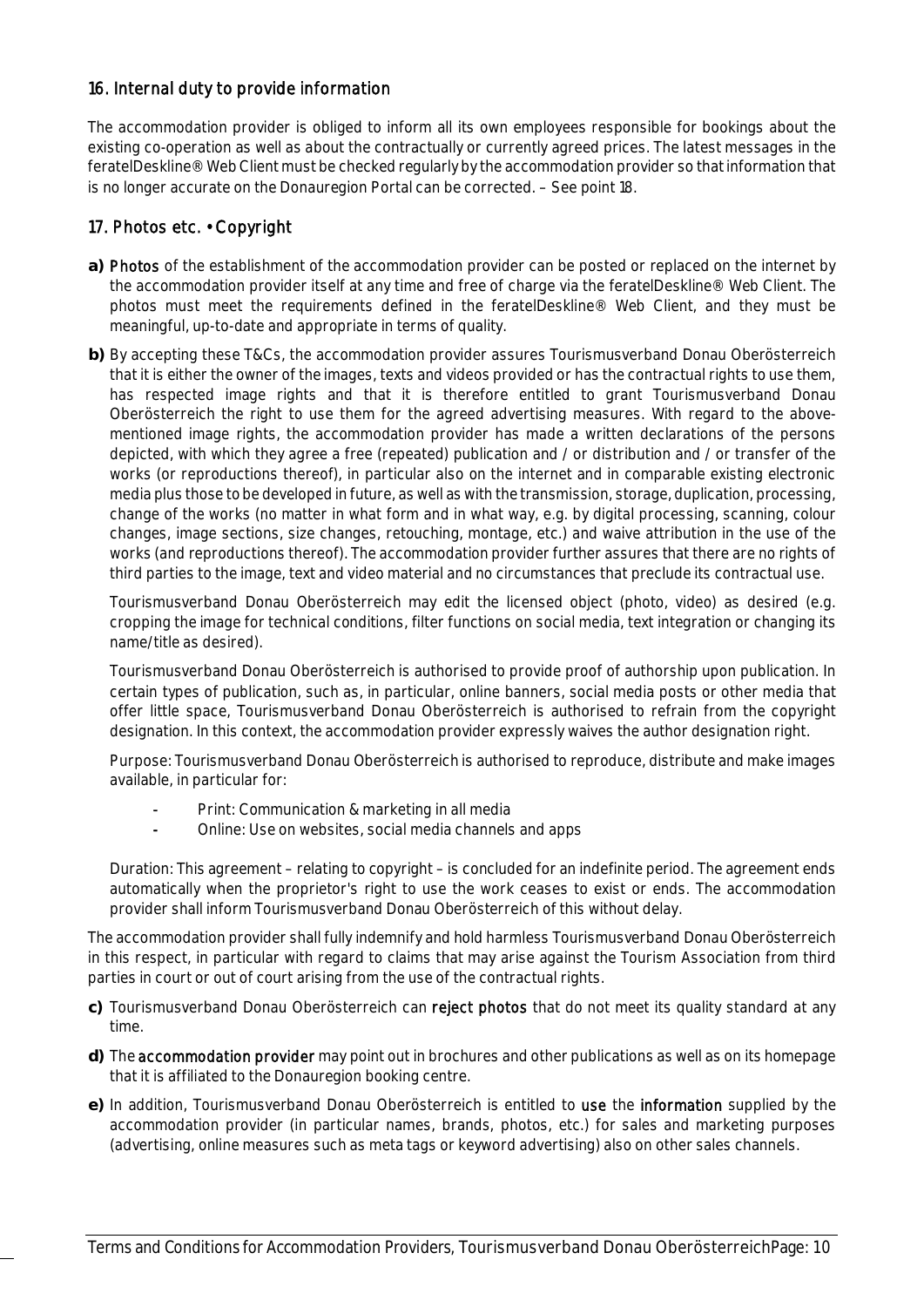#### 18. Classification and evaluation of accommodation

- **a)** The classification specified by the accommodation provider ('stars') is not binding on Tourismusverband Donau Oberösterreich. The accommodation classification is based on the respective categorisation procedure of the responsible chambers or organisations (e.g. chamber of commerce etc.).
- **b)** The accommodation provider declares its express and irrevocable consent that reviews by customers who have made bookings via the Donauregion Portal or other sales channels such as Tourismusverband Donau Oberösterreich can be publicly displayed on www.donauregion.at. The accommodation provider does not have a claim to the dissemination of all reviews. Tourismusverband Donau Oberösterreich retains the right to remove or not publish reviews at any time, in particular in the event of suspicion of misuse or intent to cause damage. The accommodation provider does not derive any rights or claims from this.

## 19. Incorrect information

- **a)** Misleading, incorrect or illegal information provided by the proprietor (e.g. on classification, equipment, location or designations) is not permitted.
- **b)** The accommodation provider is liable for any damage of any kind resulting from this, whoever may be affected. In any case, it indemnifies Tourismusverband Donau Oberösterreich and holds it completely harmless in this regard. In particular, the accommodation provider shall indemnify the Tourist Board against all claims of third parties resulting from information that the accommodation provider has transmitted to Tourismusverband Donau Oberösterreich or otherwise entered.
- **c)** In the event that a price entered into the system by the accommodation provider is incorrect, the accommodation provider undertakes to accept this price if it has already been booked by a customer. Subsequent price corrections after the booking are not permitted. In this case, the accommodation provider may only proceed in accordance with Austria's General Terms and Conditions for the Hotel Industry in the version applicable to the booking concerned.

## 20. Blocking an accommodation provider

Each of the following circumstances or facts entitles Tourismusverband Donau Oberösterreich to immediately enact a total or partial, permanent or temporary blocking of the accommodation provider in the Donuaregion Portal for all further bookings, without the accommodation provider arising from this any rights or claims; the remaining provisions of the contract and these T&Cs remain unaffected.

- a) The accommodation provider rejects a booking carried out correctly via the system due to the accommodation provider neglecting to update data.
- b) The accommodation provider denies the receipt of a properly executed booking or refuses to provide accommodation despite a booking being carried out correctly
- c) The customer is hosted in accommodation of inferior quality or below average size (e.g. a staff room).
- d) The customer is relocated to another accommodation establishment despite having a correct booking.
- e) The customer is charged a higher price than the contractually or currently agreed price.
- f) The customer is charged for accommodation despite cancelling in time.
- g) Failure to pay commission or agreed fees on time or an unjustified reduction of a commission invoice.
- h) Other conduct that damages a business or reputation.
- i) Non-provision of free services guaranteed to the guest.

Each of the above circumstances or facts also entitles Tourismusverband Donau Oberösterreich to an extraordinary (without notice) termination of the contract. After the blocking of the accommodation provider, Tourismusverband Donau Oberösterreich reserves the right to activate the accommodation provider to receive bookings only when all outstanding commission or other claims have been settled. In the event of their blocking, the accommodation provider has no claim to lifting the suspension, even if all outstanding commission debts or other claims have been settled.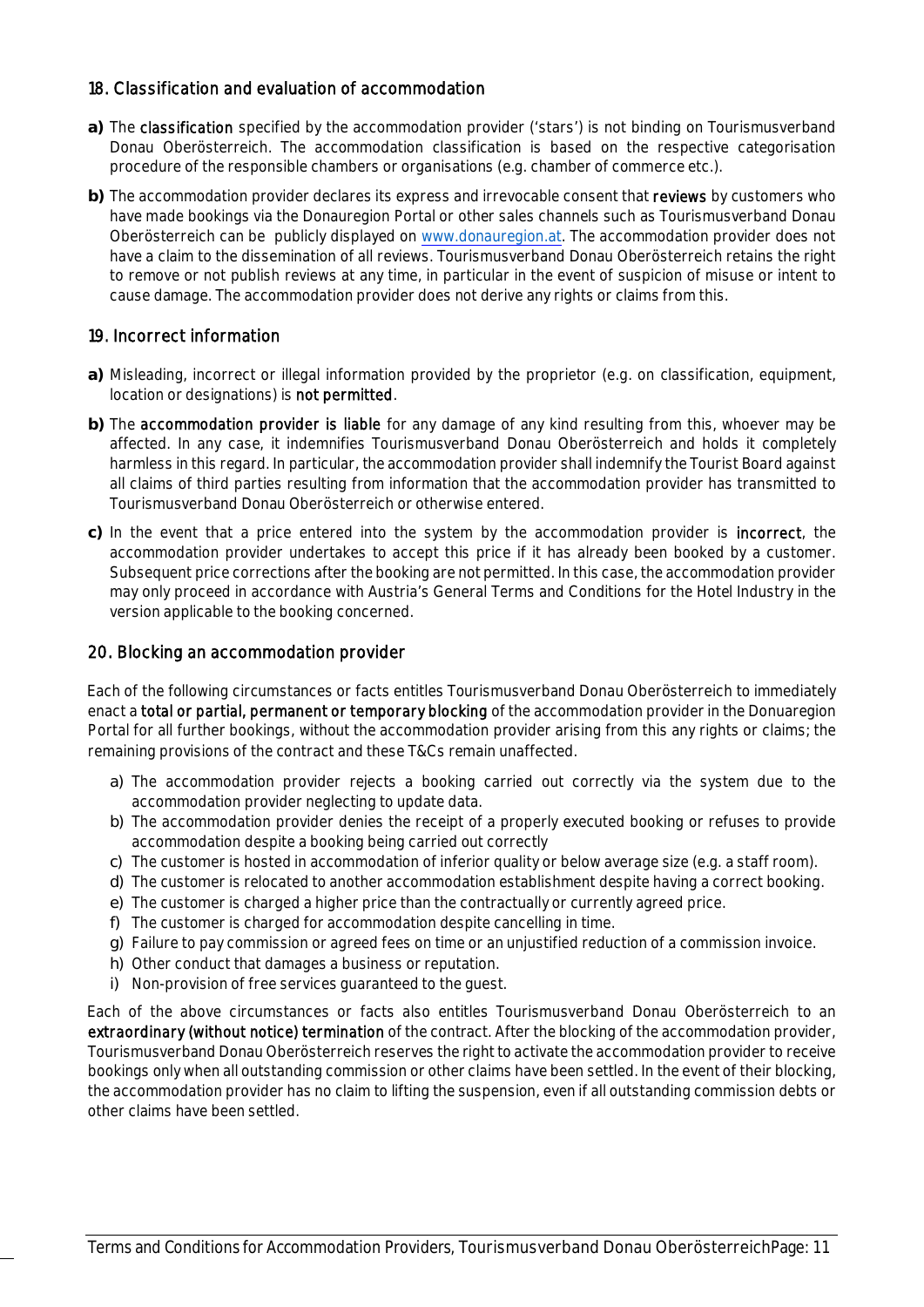## 21. Duty to provide information • Legal succession

- **a)** Planned conversions during ongoing accommodation operations, construction measures in the immediate vicinity, provision of service facilities (e.g. swimming pool, sauna) as well as changes of owner, leaseholder, tenant or owner or the opening of bankruptcy or redevelopment proceedings must be reported to Tourismusverband Donau Oberösterreich immediately.
- **b)** In the event of the sale of the company, change of ownership or tenant at the accommodation provider and in the case of inheritance of the accommodation provider, the transferees or heirs enter into the contract and assume all rights and obligations also with regard to payments already made. The accommodation provider is jointly and severally liable with the respective successor for the contractual obligations that arise after the sale.
- **c)** Tourismusverband Donau Oberösterreich can transfer the contract or the rights and obligations arising from them to third parties. The Tourism Association may also transfer the Donauregion Portal or the operation of it to any third party. All this applies in particular to any case of (individual or total) legal succession. The accommodation provider has already given its consent to all this; he cannot derive any rights from a transfer in the aforementioned sense. In addition, the accommodation provider expressly and irrevocably waives its right to object in accordance with § 38 (2) of the Austrian Commercial Code. The right of the accommodation provider to a proper termination of the contract remains unaffected by this.

#### 22. Other sales systems

- **a)** At the request of the accommodation provider, a connection can be made to another sales system.
- **b)** If these other sales systems offer direct customer bookings for a separate fee of the accommodation provider (commission) (e.g. sales point), this requires the prior express and **separate** consent of the accommodation provider, in particular to the then (additionally) applicable terms and conditions.

#### 23. Severability clause

Should individual provisions of these T&Cs or the contract be invalid in whole or in part, all remaining provisions of these T&Cs or the contract shall remain effective. The invalid provision shall be replaced by another provision that is effective and that comes closest to the content and purpose of the invalid provision.

## 24. Contract form • Changes to the T&Cs by Tourismusverband Donau Oberösterreich

- **a)** Changes to the contract form and these T&Cs by the accommodation provider are inadmissible and ineffective.
- **b)** Tourismusverband Donau Oberösterreich is entitled to change these T&Cs at any time. It is not permitted to make a unilateral change to the amount of commission without the prior consent of the accommodation provider. The tourist board will inform the accommodation provider of the change in the T&Cs. If the accommodation provider does not agree with the change, it is entitled to terminate the contract within a period of 45 days from the date of receipt of the notification of the amended T&Cs. If the proprietor provides notice of termination, the contract ends at the end of the next month in which the notice is received. If it does not provide notice, the latest edition of the T&Cs shall apply.

#### 25. Taxes, duties and fees

All tax burdens (taxes, duties and fees) associated with the execution of the contract in the future are to be borne by the accommodation provider.

#### 26. Choice of law • Place of jurisdiction • Place of performance

Substantive Austrian law shall apply to the exclusion of the UN Convention on Contracts for the International Sale of Goods and the conflict of law rules of private international law, insofar as this refers to the application of foreign law. The place of performance and jurisdiction is, in any case, Linz.